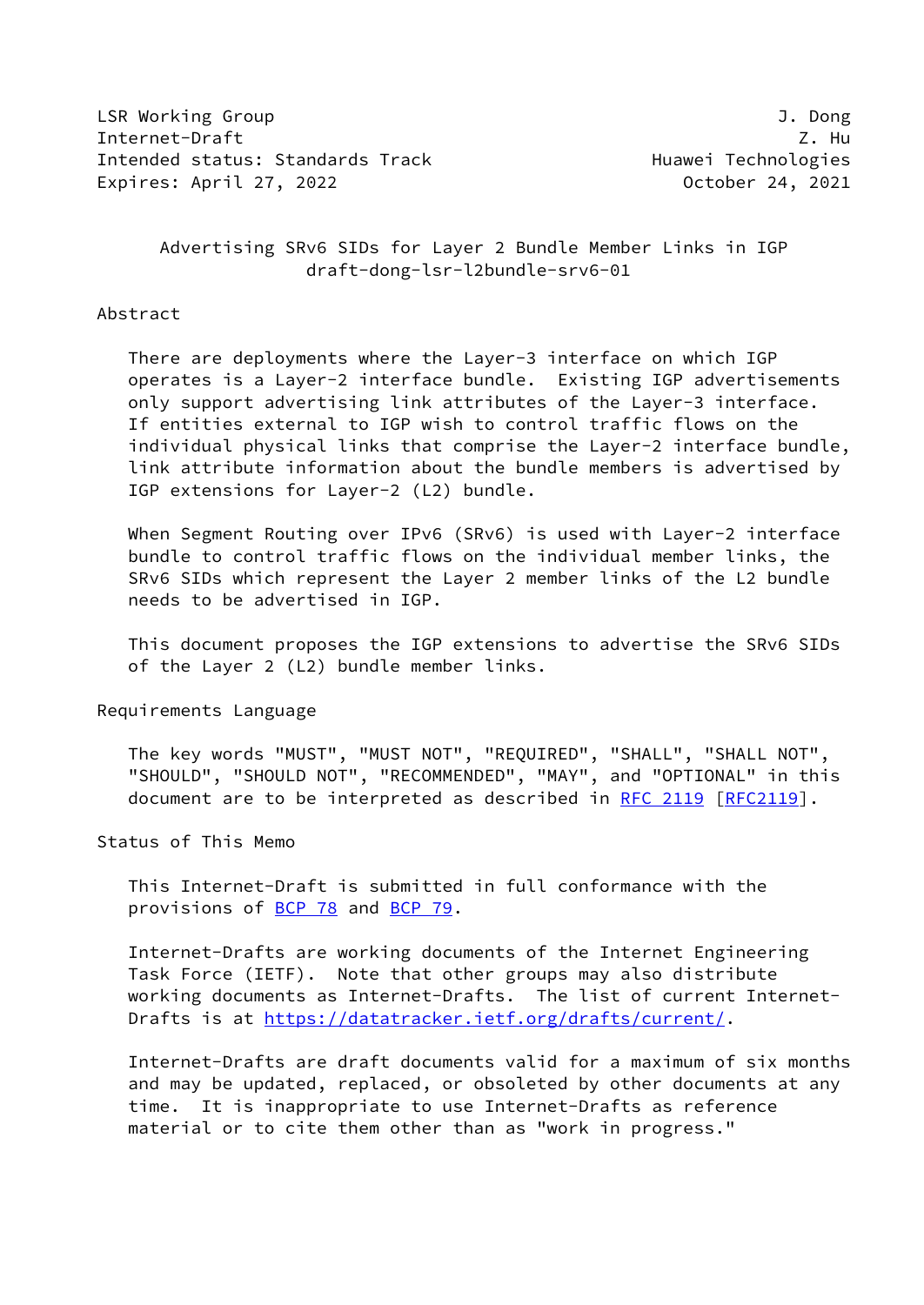<span id="page-1-1"></span>Internet-Draft IGP L2 bundle for SRv6 October 2021

This Internet-Draft will expire on April 27, 2022.

Copyright Notice

 Copyright (c) 2021 IETF Trust and the persons identified as the document authors. All rights reserved.

This document is subject to **[BCP 78](https://datatracker.ietf.org/doc/pdf/bcp78)** and the IETF Trust's Legal Provisions Relating to IETF Documents [\(https://trustee.ietf.org/license-info](https://trustee.ietf.org/license-info)) in effect on the date of publication of this document. Please review these documents carefully, as they describe your rights and restrictions with respect to this document. Code Components extracted from this document must include Simplified BSD License text as described in Section 4.e of the Trust Legal Provisions and are provided without warranty as described in the Simplified BSD License.

Table of Contents

|                                                     | $\overline{2}$          |
|-----------------------------------------------------|-------------------------|
|                                                     | $\overline{3}$          |
| SRv6 Function for L2 Bundle Member Links<br>3.      | $\overline{3}$          |
| Advertising SRv6 SIDs for L2 Bundle Members<br>4.   | $\overline{\mathbf{3}}$ |
| 4.1. SRv6 SIDs Encodings for IS-IS L2 Bundle        | $\overline{3}$          |
| 4.1.1. L2 Bundle Member SRv6 End.XU SID Sub-TLV     | $\overline{\mathbf{3}}$ |
| 4.1.2. L2 Bundle Member SRv6 LAN End.XU SID Sub-TLV | $\overline{5}$          |
| 4.2. SRv6 SIDs Encodings for OSPF L2 Bundle         | 6                       |
| 5.                                                  | 6                       |
| 6.                                                  | 6                       |
|                                                     | $\mathbf{I}$            |
| 8.                                                  | $\overline{1}$          |
| Normative References<br>8.1.                        | $\mathbf I$             |
| 8.2. Informative References                         | 8                       |
| Authors' Addresses                                  | 8                       |
|                                                     |                         |

## <span id="page-1-0"></span>[1](#page-1-0). Introduction

 There are deployments where the Layer-3 interface on which an IGP adjacency is established is a Layer-2 interface bundle, for instance, a Link Aggregation Group (LAG) [\[IEEE802.1AX](#page-7-1)]. This reduces the number of adjacencies that need to be maintained by the routing protocol in cases where there are parallel links between the neighbors. Entities external to IS-IS such as Path Computation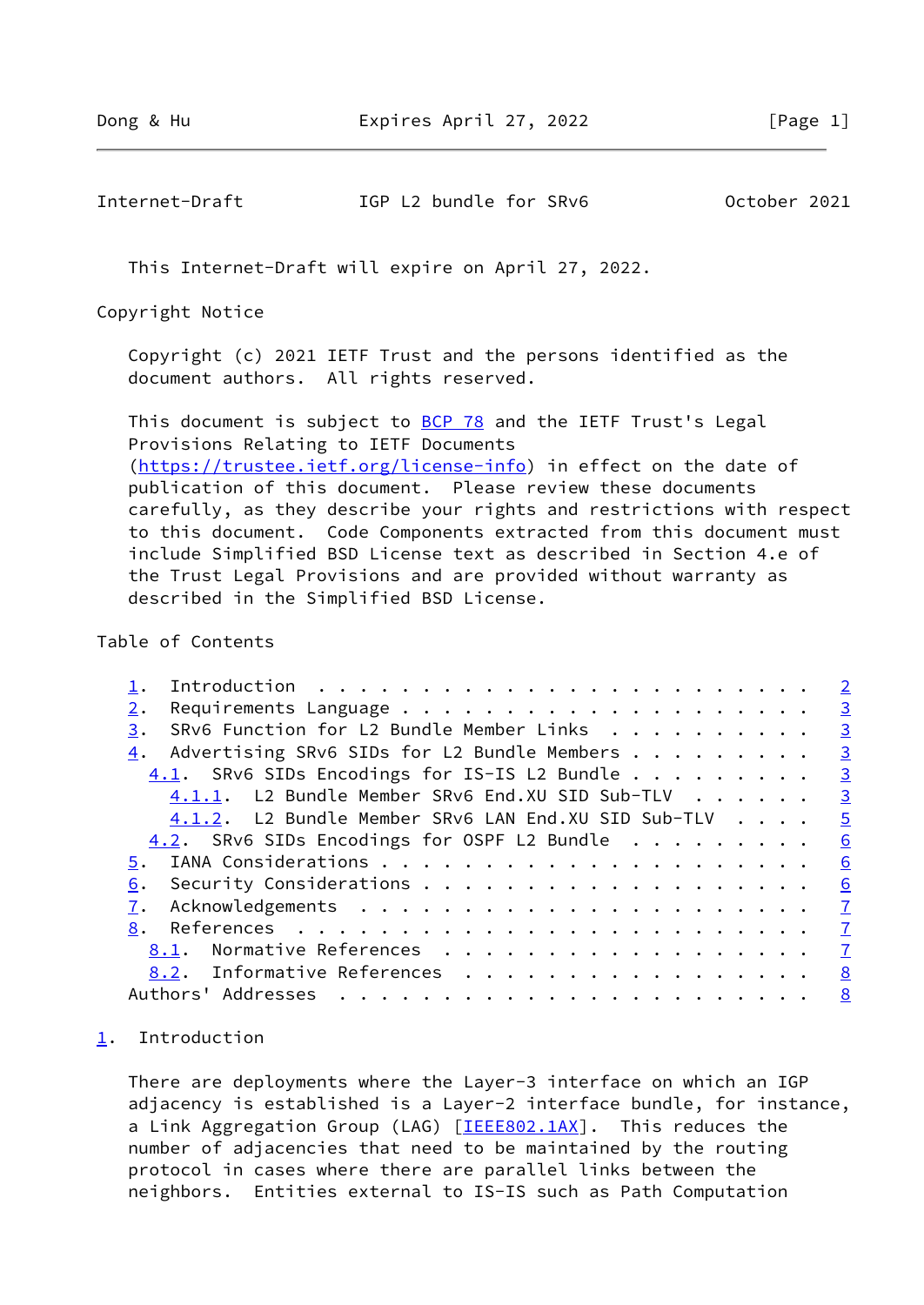Elements (PCEs) [\[RFC4655](https://datatracker.ietf.org/doc/pdf/rfc4655)] may wish to control traffic flows on individual members of the underlying Layer-2 bundle. In order to do so, link attribute information about individual bundle members is required.

Dong & Hu **Expires April 27, 2022** [Page 2]

<span id="page-2-1"></span>Internet-Draft IGP L2 bundle for SRv6 October 2021

[RFC8668] and [[I-D.ietf-lsr-ospf-l2bundles](#page-7-2)] specify the IGP extensions to advertise link attribute information for each of the L2 Bundle members which comprise the Layer-3 interface, in which the encoding and advertisement of SR-MPLS adjacency SIDs of each bundle member link is defined. When SRv6 is used with Layer-2 interface bundle, to control traffic flows on the individual member links, the SRv6 SIDs which represent the Layer-2 member links of the L2 bundle needs to be advertised.

 This document proposes the IGP extensions to advertise the SRv6 SIDs of the Layer-2 (L2) bundle member links.

<span id="page-2-0"></span>[2](#page-2-0). Requirements Language

 The key words "MUST", "MUST NOT", "REQUIRED", "SHALL", "SHALL NOT", "SHOULD", "SHOULD NOT", "RECOMMENDED", "NOT RECOMMENDED", "MAY", and "OPTIONAL" in this document are to be interpreted as described in [BCP14](https://datatracker.ietf.org/doc/pdf/bcp14) [RFC 2119](https://datatracker.ietf.org/doc/pdf/rfc2119) [\[RFC2119](https://datatracker.ietf.org/doc/pdf/rfc2119)] [RFC 8174](https://datatracker.ietf.org/doc/pdf/rfc8174) [[RFC8174](https://datatracker.ietf.org/doc/pdf/rfc8174)] when, and only when, they appear in all capitals, as shown here.

<span id="page-2-2"></span>[3](#page-2-2). SRv6 Function for L2 Bundle Member Links

As defined in [[RFC8986](https://datatracker.ietf.org/doc/pdf/rfc8986)], the SRv6 End.X behavior means "Endpoint with cross-connect to an array of layer-3 adjacencies". An SRv6 SID associated with a Layer 2 bundle member link of an L3 adjacency is considered a variant of the End.X behavior. In order to distinguish it from the SIDs associated with a L3 adjacency, it is considered that a different type of SRv6 function needs to be used.

<span id="page-2-5"></span> [I-D.dong-spring-srv6-inter-layer-programming] defines a new End.XU function which means "Endpoint with cross-connect to an underlay interface", this function can be used for the L2 bundle member links.

- <span id="page-2-3"></span>[4](#page-2-3). Advertising SRv6 SIDs for L2 Bundle Members
- <span id="page-2-4"></span>[4.1](#page-2-4). SRv6 SIDs Encodings for IS-IS L2 Bundle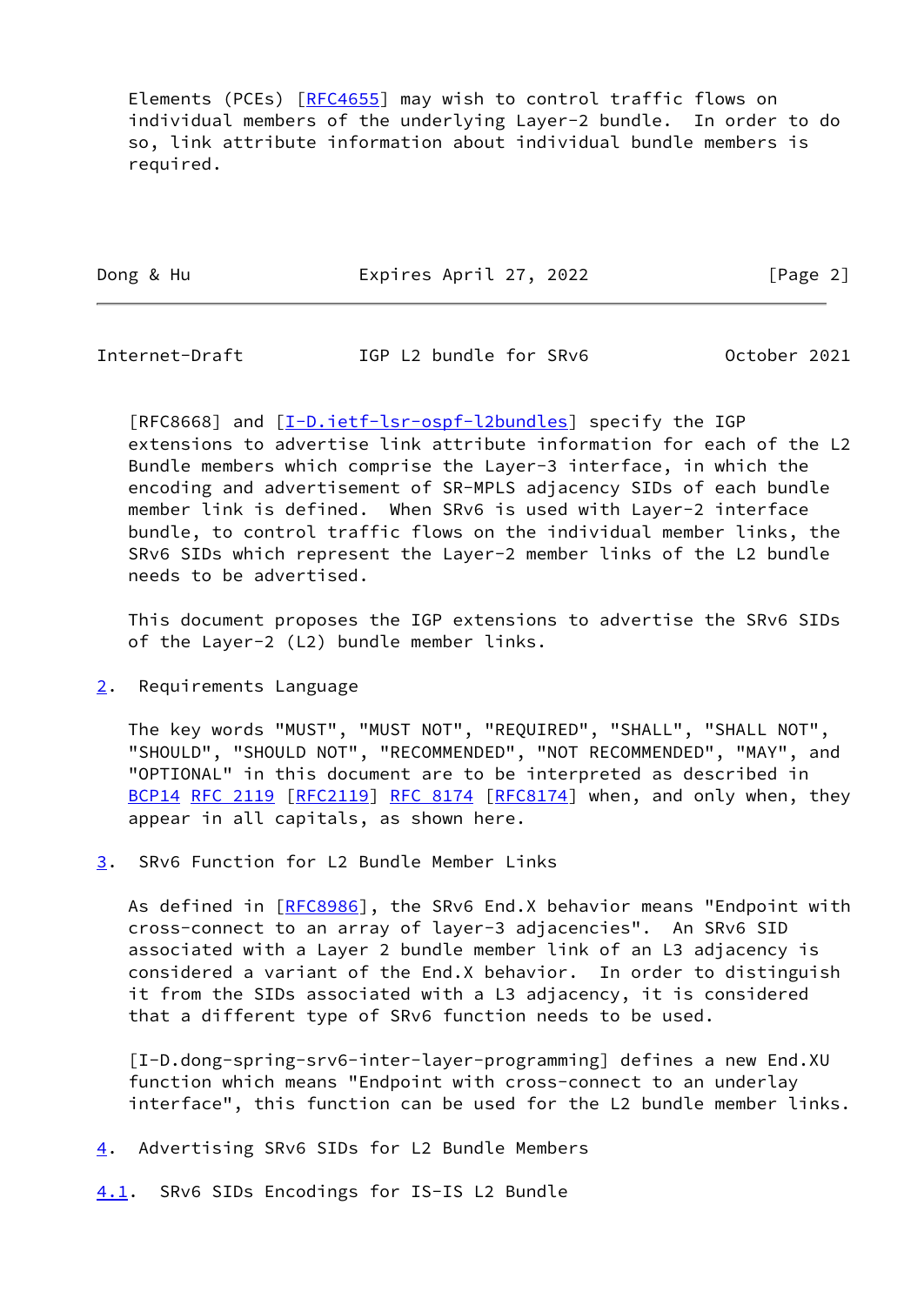This section defines the IS-IS sub-TLVs to advertise SRv6 SIDs for L2 Bundle Members. Following the encoding mechanism used in [[RFC8668](https://datatracker.ietf.org/doc/pdf/rfc8668)] for the advertisement of SR-MPLS adj-SIDs for L2 Bundle Members, this allows the advertisement of a set of SRv6 SIDs (one per L2 Bundle Member) in a single sub-TLV.

<span id="page-3-0"></span>[4.1.1](#page-3-0). L2 Bundle Member SRv6 End.XU SID Sub-TLV

<span id="page-3-1"></span> [I-D.ietf-lsr-isis-srv6-extensions] defines the SRv6 End.X SID sub- TLV to advertise an SRv6 SID associated with a point to point adjacency. This document defines a new sub-TLV of called "L2 Bundle

Dong & Hu **Expires April 27, 2022** [Page 3]

Internet-Draft IGP L2 bundle for SRv6 October 2021

 Member SRv6 End.XU SIDs" to advertise the SRv6 End.XU SIDs for the L2 Bundle Members. This sub-TLV is allowed to be carried in TLV 25 "L2 Bundle Member Attributes" only. The format of the sub-TLV is as below:

0 1 2 3 0 1 2 3 4 5 6 7 8 9 0 1 2 3 4 5 6 7 8 9 0 1 2 3 4 5 6 7 8 9 0 1 +-+-+-+-+-+-+-+-+-+-+-+-+-+-+-+-+ | Type | Length | +-+-+-+-+-+-+-+-+-+-+-+-+-+-+-+-+-+-+-+-+-+-+-+-+ | Flags | Algorithm | Weight | +-+-+-+-+-+-+-+-+-+-+-+-+-+-+-+-+-+-+-+-+-+-+-+-+ | Endpoint Behavior | +-+-+-+-+-+-+-+-+-+-+-+-+-+-+-+-+-+-+-+-+-+-+-+-+-+-+-+-+-+-+-+-+ | SID #1 (128 bits) | +-+-+-+-+-+-+-+-+-+-+-+-+-+-+-+-+-+-+-+-+-+-+-+-+-+-+-+-+-+-+-+-+ | SID #2 (128 bits) | +-+-+-+-+-+-+-+-+-+-+-+-+-+-+-+-+-+-+-+-+-+-+-+-+-+-+-+-+-+-+-+-+ | ... | ... | ... | ... | ... | ... | ... | ... | ... | ... | ... | ... | ... | ... | ... | ... | ... | ... | +-+-+-+-+-+-+-+-+-+-+-+-+-+-+-+-+-+-+-+-+-+-+-+-+-+-+-+-+-+-+-+-+ | SID #n (128 bits) | +-+-+-+-+-+-+-+-+-+-+-+-+-+-+-+-+-+-+-+-+-+-+-+-+-+-+-+-+-+-+-+-+ |Sub-sub-tlv-len| Sub-sub-TLVs (variable) . . . +-+-+-+-+-+-+-+-+-+-+-+-+-+-+-+-+-+-+-+-+-+-+-+-+-+-+-+-+-+-+-+-+

Where:

o Type: TBA.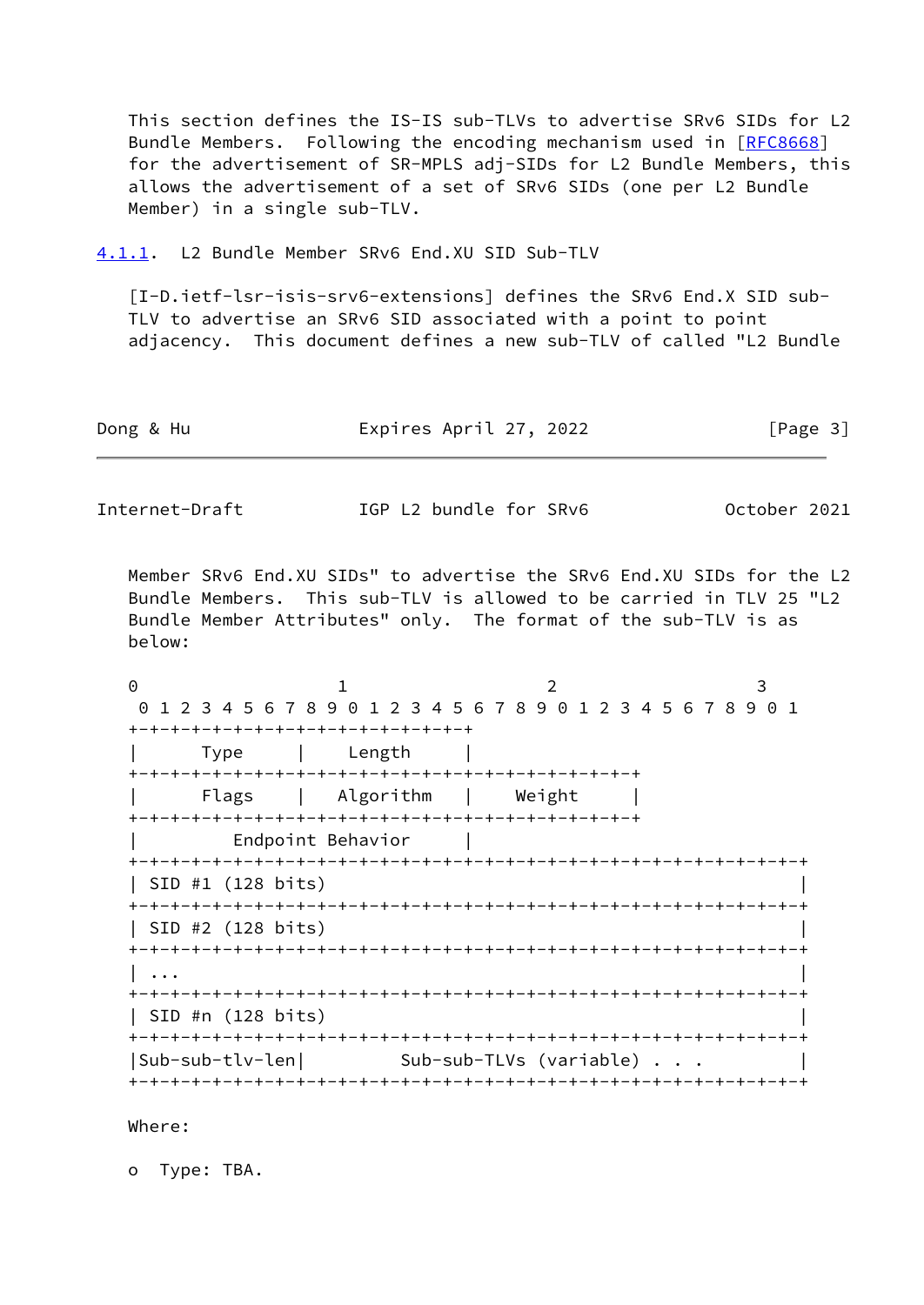- o Length: Variable.
- o Flags: 1 octet. The format is the same as the Flags field in the SRv6 End.X SID sub-TLV as defined in [[I-D.ietf-lsr-isis-srv6-extensions\]](#page-3-1).
- o Algorithm: 1 octet. The algorithm values are defined in the IGP Algorithm Type registry.
- o Weight: 1 octet. The value represents the weight of the SID for the purpose of load balancing.
- o Endpoint Behavior: 2 octets. It SHOULD be set to the Endpoint functions as defined in [[I-D.dong-spring-srv6-inter-layer-programming\]](#page-2-5).
- o SIDs. One or multiple 16-octet SRv6 SIDs. The number of the SIDs is determined by the "Number of L2 Bundle Member Descriptors" field as defined in [\[RFC8668](https://datatracker.ietf.org/doc/pdf/rfc8668)].

| Dong & Hu | Expires April 27, 2022 | [Page 4] |
|-----------|------------------------|----------|

<span id="page-4-1"></span>Internet-Draft IGP L2 bundle for SRv6 October 2021

 o Sub-sub-tlv-length: 1 octet. Number of octets used by sub-sub- TLVs.

<span id="page-4-0"></span>[4.1.2](#page-4-0). L2 Bundle Member SRv6 LAN End.XU SID Sub-TLV

 [I-D.ietf-lsr-isis-srv6-extensions] defines the SRv6 LAN End.X SID sub-TLV to advertise an SRv6 SID associated with a LAN adjacency. This document defines a new sub-TLV called "L2 Bundle Member SRv6 LAN End.XU SIDs" to advertise the SRv6 LAN End.XU SIDs for the L2 Bundle Members. The format of the sub-TLV is as below:

0 1 2 3 0 1 2 3 4 5 6 7 8 9 0 1 2 3 4 5 6 7 8 9 0 1 2 3 4 5 6 7 8 9 0 1 +-+-+-+-+-+-+-+-+-+-+-+-+-+-+-+-+-+-+-+-+-+-+-+-+-+-+-+-+-+-+-+-+ | Type | Length | | +-+-+-+-+-+-+-+-+-+-+-+-+-+-+-+-+ | Neighbor System-ID (ID length octets) +-+-+-+-+-+-+-+-+-+-+-+-+-+-+-+-+-+-+-+-+-+-+-+-+-+-+-+-+-+-+-+-+ | Flags | Algorithm | Weight | +-+-+-+-+-+-+-+-+-+-+-+-+-+-+-+-+-+-+-+-+-+-+-+-+ | Endpoint Behavior | +-+-+-+-+-+-+-+-+-+-+-+-+-+-+-+-+-+-+-+-+-+-+-+-+-+-+-+-+-+-+-+-+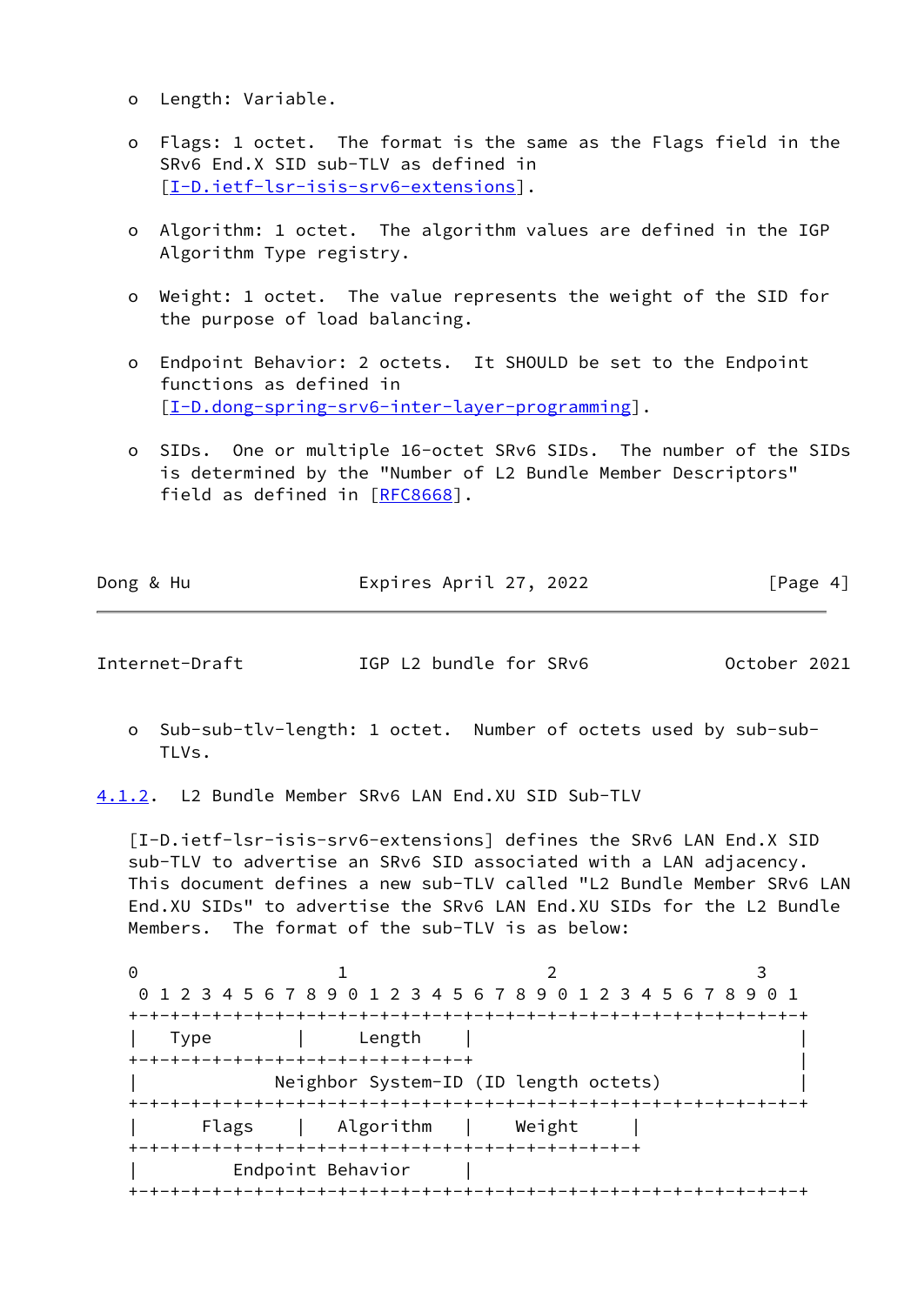| SID #1 (128 bits) | +-+-+-+-+-+-+-+-+-+-+-+-+-+-+-+-+-+-+-+-+-+-+-+-+-+-+-+-+-+-+-+-+ | SID #2 (128 bits) | +-+-+-+-+-+-+-+-+-+-+-+-+-+-+-+-+-+-+-+-+-+-+-+-+-+-+-+-+-+-+-+-+ | ... | ... | ... | ... | ... | ... | ... | ... | ... | ... | ... | ... | ... | ... | ... | ... | ... | ... | +-+-+-+-+-+-+-+-+-+-+-+-+-+-+-+-+-+-+-+-+-+-+-+-+-+-+-+-+-+-+-+-+ | SID #n (128 bits) | +-+-+-+-+-+-+-+-+-+-+-+-+-+-+-+-+-+-+-+-+-+-+-+-+-+-+-+-+-+-+-+-+ |Sub-sub-tlv-len| Sub-sub-TLVs (variable) . . . | +-+-+-+-+-+-+-+-+-+-+-+-+-+-+-+-+-+-+-+-+-+-+-+-+-+-+-+-+-+-+-+-+

Where:

- o Type: TBA.
- o Length: Variable.
- o Neighbor System-ID: IS-IS System-ID of length "ID Length" as defined in [[ISO10589\]](#page-7-3).
- o Flags: 1 octet, the format is the same as the Flags field in the SRv6 End.X SID sub-TLV as defined in [[I-D.ietf-lsr-isis-srv6-extensions\]](#page-3-1).
- o Algorithm: 1 octet. The algorithm values are defined in the IGP Algorithm Type registry.

| [Page 5] |
|----------|
|          |

<span id="page-5-1"></span>Internet-Draft IGP L2 bundle for SRv6 October 2021

- o Weight: 1 octet. The value represents the weight of the End.X SID for the purpose of load balancing.
- o Endpoint Behavior: 2 octets. It SHOULD be set to the Endpoint functions as defined in [[I-D.dong-spring-srv6-inter-layer-programming\]](#page-2-5).
- o SIDs. One or multiple 16-octet SRv6 SIDs. The number of the SIDs is determined by the "Number of L2 Bundle Member Descriptors" field as defined in [\[RFC8668](https://datatracker.ietf.org/doc/pdf/rfc8668)].
- o Sub-sub-tlv-length: 1 octet. Number of octets used by sub-sub- TLVs.
- <span id="page-5-0"></span>[4.2](#page-5-0). SRv6 SIDs Encodings for OSPF L2 Bundle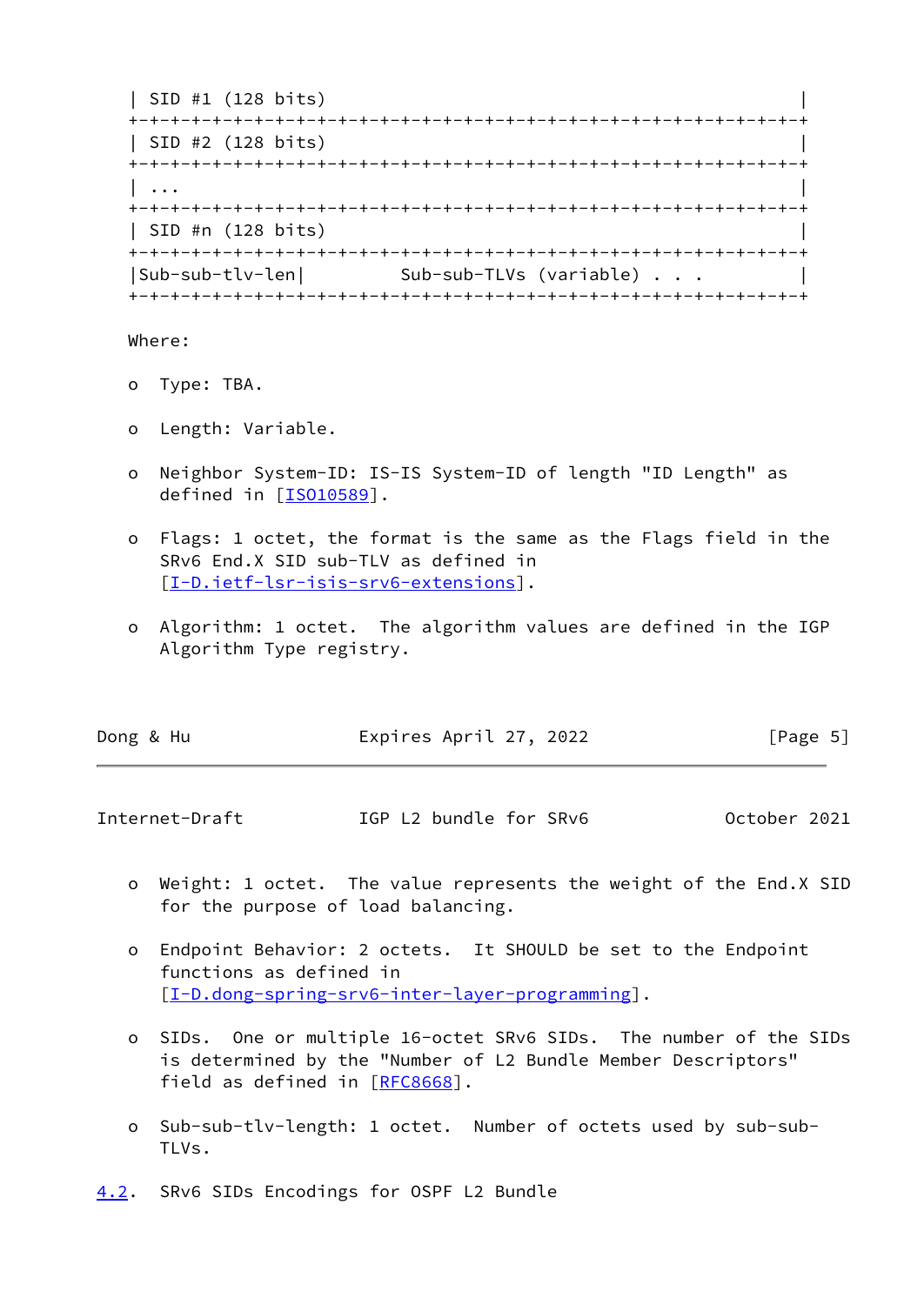This section defines the mechanism to advertise SRv6 SIDs for L2 Bundle Members. In [\[I-D.ietf-lsr-ospf-l2bundles](#page-7-2)], the SR-MPLS Adjacency SID sub-TLVs for the L3 adjacency is reused for the advertisement of Adjacency SIDs of L2 Bundle Members. For SRv6 data plane , the SRv6 End.X SID sub-TLV and SRv6 LAN End.X SID Sub-TLV as defined in [[I-D.ietf-lsr-ospfv3-srv6-extensions\]](#page-7-4) are reused for the advertisement of SRv6 End.XU SIDs of L2 Bundle Members, the Endpoint Behavior in the sub-TLV SHOULD be set to the Endpoint functions as defined in [[I-D.dong-spring-srv6-inter-layer-programming\]](#page-2-5).

<span id="page-6-0"></span>[5](#page-6-0). IANA Considerations

 IANA is requested to assign two new code points from the IS-IS "Sub- TLVs for TLVs 22, 23, 25, 141, 222, and 223" registry.

| Type   Description                                                                                                                             |  |  | 22   23   25   141   222   223 |  |
|------------------------------------------------------------------------------------------------------------------------------------------------|--|--|--------------------------------|--|
| TBD   L2 Bundle Member SRv6   n   n   y   n   n   n  <br>  End.XU SID                                                                          |  |  |                                |  |
| TBD   L2 Bundle Member SRv6   n   n   y   n   n   n  <br>  LAN End.XU SID<br>------+----+----+----+-----+-----+----+<br>----+----------------- |  |  |                                |  |

<span id="page-6-1"></span>[6](#page-6-1). Security Considerations

The security considerations in [\[RFC8668](https://datatracker.ietf.org/doc/pdf/rfc8668)] and [\[I-D.ietf-lsr-ospf-l2bundles](#page-7-2)] apply. This document introduces no additional security vulnerabilities to IS-IS and OSPF.

<span id="page-6-3"></span>

| Dong & Hu      | Expires April 27, 2022 | [Page 6]     |  |  |
|----------------|------------------------|--------------|--|--|
| Internet-Draft | IGP L2 bundle for SRv6 | October 2021 |  |  |
|                |                        |              |  |  |

<span id="page-6-2"></span>[7](#page-6-2). Acknowledgements

 The authors would like to thank Zhenbin Li for the review and discussion of this document.

- <span id="page-6-4"></span>[8](#page-6-4). References
- <span id="page-6-5"></span>[8.1](#page-6-5). Normative References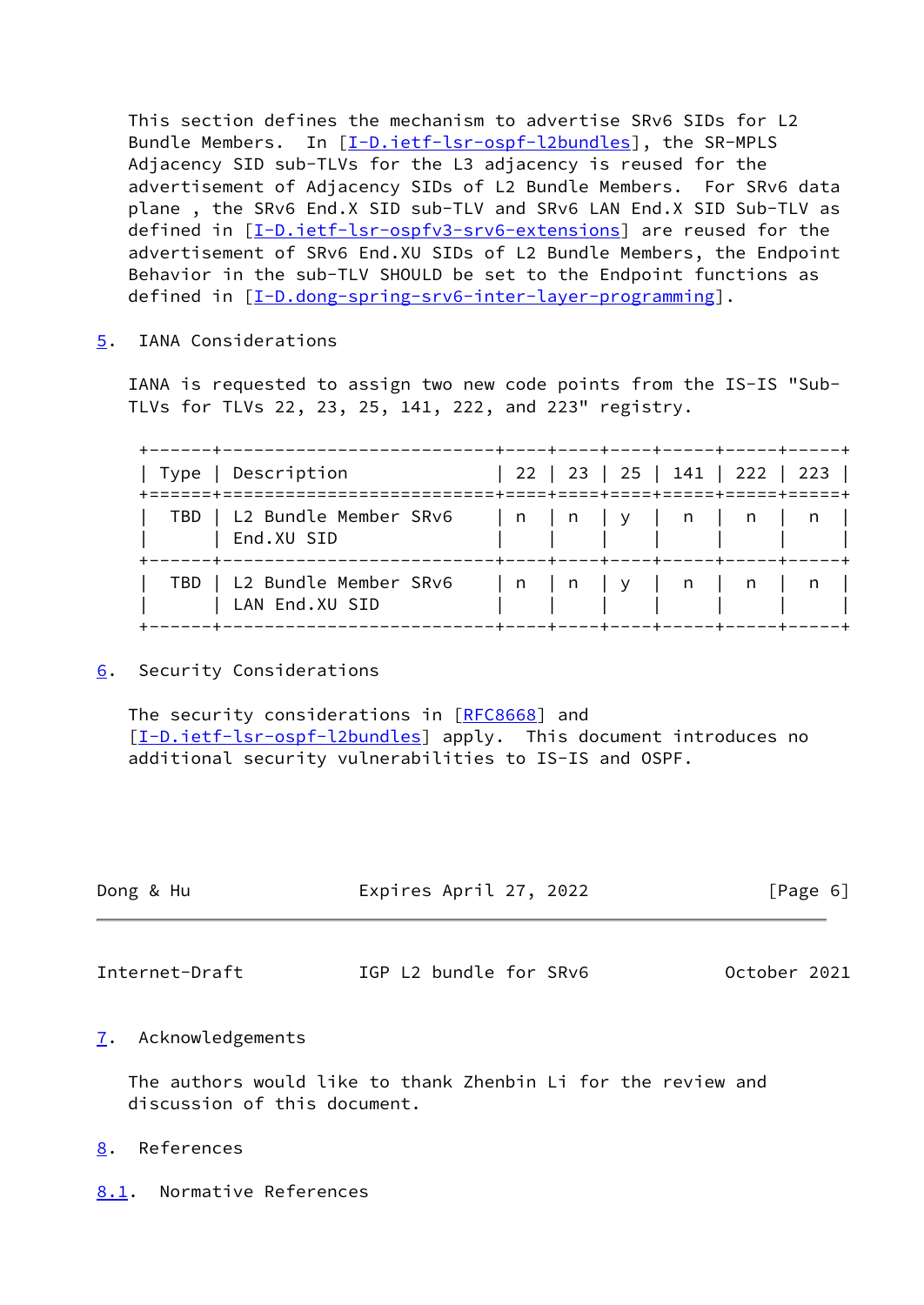## [I-D.ietf-lsr-isis-srv6-extensions]

 Psenak, P., Filsfils, C., Bashandy, A., Decraene, B., and Z. Hu, "IS-IS Extensions to Support Segment Routing over IPv6 Dataplane", [draft-ietf-lsr-isis-srv6-extensions-18](https://datatracker.ietf.org/doc/pdf/draft-ietf-lsr-isis-srv6-extensions-18) (work in progress), October 2021.

<span id="page-7-2"></span>[I-D.ietf-lsr-ospf-l2bundles]

 Talaulikar, K. and P. Psenak, "Advertising L2 Bundle Member Link Attributes in OSPF", [draft-ietf-lsr-ospf](https://datatracker.ietf.org/doc/pdf/draft-ietf-lsr-ospf-l2bundles-02) [l2bundles-02](https://datatracker.ietf.org/doc/pdf/draft-ietf-lsr-ospf-l2bundles-02) (work in progress), October 2021.

<span id="page-7-4"></span>[I-D.ietf-lsr-ospfv3-srv6-extensions]

 Li, Z., Hu, Z., Cheng, D., Talaulikar, K., and P. Psenak, "OSPFv3 Extensions for SRv6", [draft-ietf-lsr](https://datatracker.ietf.org/doc/pdf/draft-ietf-lsr-ospfv3-srv6-extensions-02) [ospfv3-srv6-extensions-02](https://datatracker.ietf.org/doc/pdf/draft-ietf-lsr-ospfv3-srv6-extensions-02) (work in progress), February 2021.

### <span id="page-7-1"></span>[IEEE802.1AX]

 IEEE, "IEEE Standard for Local and metropolitan area networks -- Link Aggregation", 2016, <[https://ieeexplore.ieee.org/document/7055197>](https://ieeexplore.ieee.org/document/7055197).

### <span id="page-7-3"></span>[ISO10589]

 ISO, "Information technology -- Telecommunications and information exchange between systems -- Intermediate System to Intermediate System intra-domain routing information exchange protocol for use in conjunction with the protocol for providing the connectionless-mode network service (ISO 8473)", November 2002, <[https://ieeexplore.ieee.org/document/7055197>](https://ieeexplore.ieee.org/document/7055197).

- [RFC2119] Bradner, S., "Key words for use in RFCs to Indicate Requirement Levels", [BCP 14](https://datatracker.ietf.org/doc/pdf/bcp14), [RFC 2119](https://datatracker.ietf.org/doc/pdf/rfc2119), DOI 10.17487/RFC2119, March 1997, <[https://www.rfc-editor.org/info/rfc2119>](https://www.rfc-editor.org/info/rfc2119).
- [RFC8174] Leiba, B., "Ambiguity of Uppercase vs Lowercase in [RFC](https://datatracker.ietf.org/doc/pdf/rfc2119) [2119](https://datatracker.ietf.org/doc/pdf/rfc2119) Key Words", [BCP 14](https://datatracker.ietf.org/doc/pdf/bcp14), [RFC 8174,](https://datatracker.ietf.org/doc/pdf/rfc8174) DOI 10.17487/RFC8174, May 2017, [<https://www.rfc-editor.org/info/rfc8174](https://www.rfc-editor.org/info/rfc8174)>.

| Dong & Hu | Expires April 27, 2022 | [Page 7] |
|-----------|------------------------|----------|
|           |                        |          |

<span id="page-7-0"></span>

[RFC8668] Ginsberg, L., Ed., Bashandy, A., Filsfils, C., Nanduri,